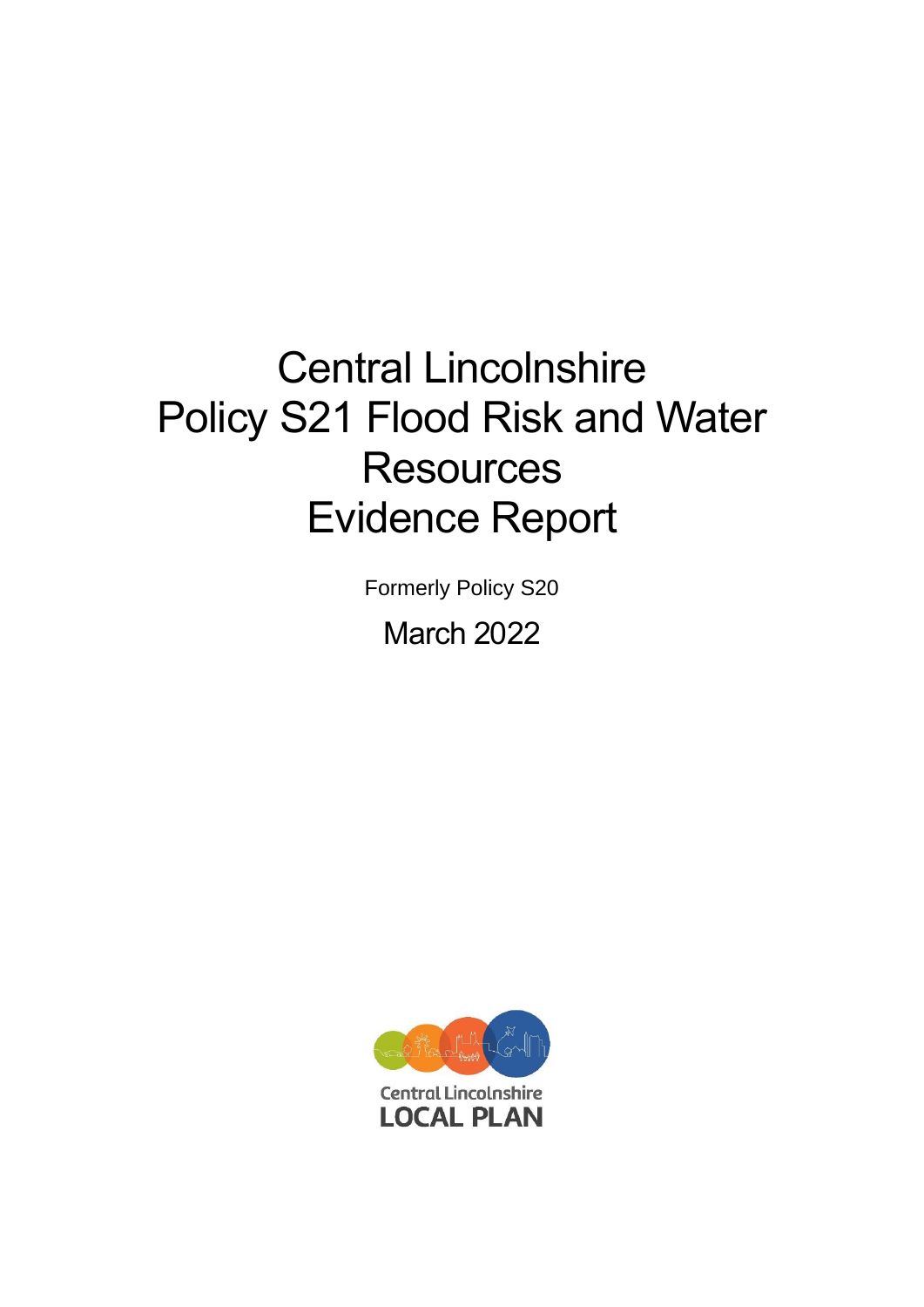# **Contents**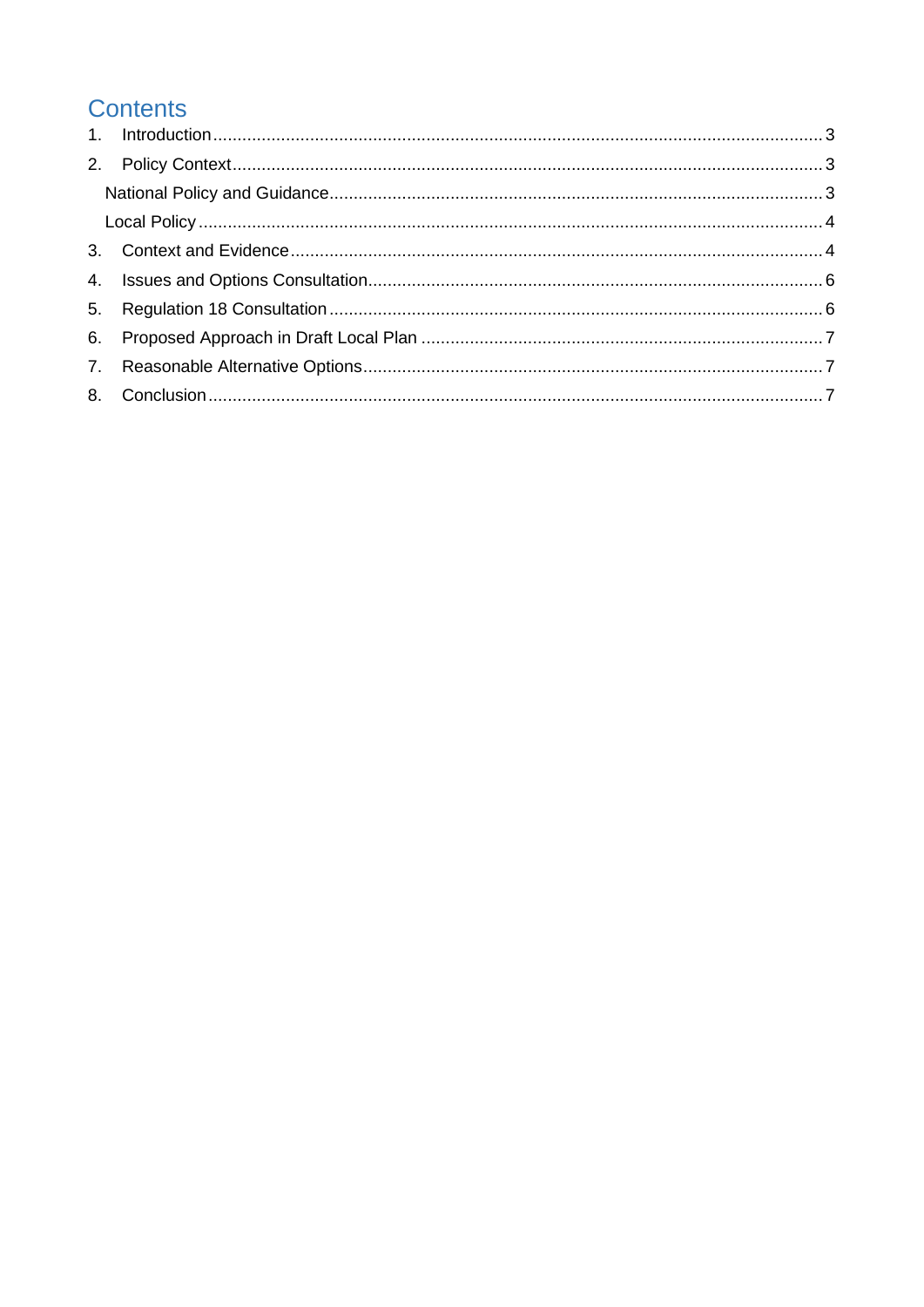# <span id="page-2-0"></span>1. Introduction

- 1.1. The Central Lincolnshire Local Plan is being updated since the first Local Plan for Central Lincolnshire, an area covering the districts of City of Lincoln, North Kesteven and West Lindsey, was adopted in April 2017.
- 1.2. This Evidence Report (which is one of a collection) provides background information and justification for Policy S20, which relates to managing flood risk and water resources.

# <span id="page-2-1"></span>2. Policy Context

### National Policy and Guidance

- <span id="page-2-2"></span>2.1. Since the Central Lincolnshire Plan was adopted the National Planning Policy Framework (NPPF) was updated in July 2018 with subsequent additional changes being published in February 2019 and a further update in July 2021.
- 2.2. The need to take flood risk and water management into consideration is referenced throughout the NPPF. It refers to the need to plan for flood risk and coastal change, water supply, wastewater and water quality and climate change.
- 2.3. Paragraph 20b) requires strategic policies to make sufficient provision for water supply, wastewater, flood risk and coastal change management, while the whole of Section 14 is concerned with meeting the challenge of climate change, flooding and coastal change with the following points of particular relevance:
	- Paragraph 152 states that the "planning system should support the transition to a low carbon future in a changing climate, taking full account of flood risk and coastal change" and "minimise vulnerability and improve resilience; encourage the reuse of existing resources…"
	- Paragraphs 159 to 169 covers "planning and flood risk", stating that "Inappropriate development in areas at risk of flooding should be avoided by directing development away from areas at highest risk (whether existing or future). Where development is necessary in such areas, the development should be made safe for its lifetime without increasing flood risk elsewhere." It states that strategic policies should be informed by a strategic flood risk assessment, managing risk from all sources and should be aware of cumulative impacts. It also provides details and application of the sequential, riskbased approach to the location of development and of the application of the exception test, if necessary.
- 2.4. Section 15 concerns "Conserving and enhancing the natural environment" and the following is of particular relevance:

Paragraph 174 requires planning policies and decisions to "contribute to and enhance the natural and local environment by:"… ensuring that development "should, wherever possible, help to improve local environmental conditions such as air and water quality, taking into account relevant information such as river basin management plans".

2.5. The Planning Practice Guidance (PPG) was first introduced in 2014 which offers 'live' government guidance. The PPG provides guidance to help in the implementation of policy in the NPPF.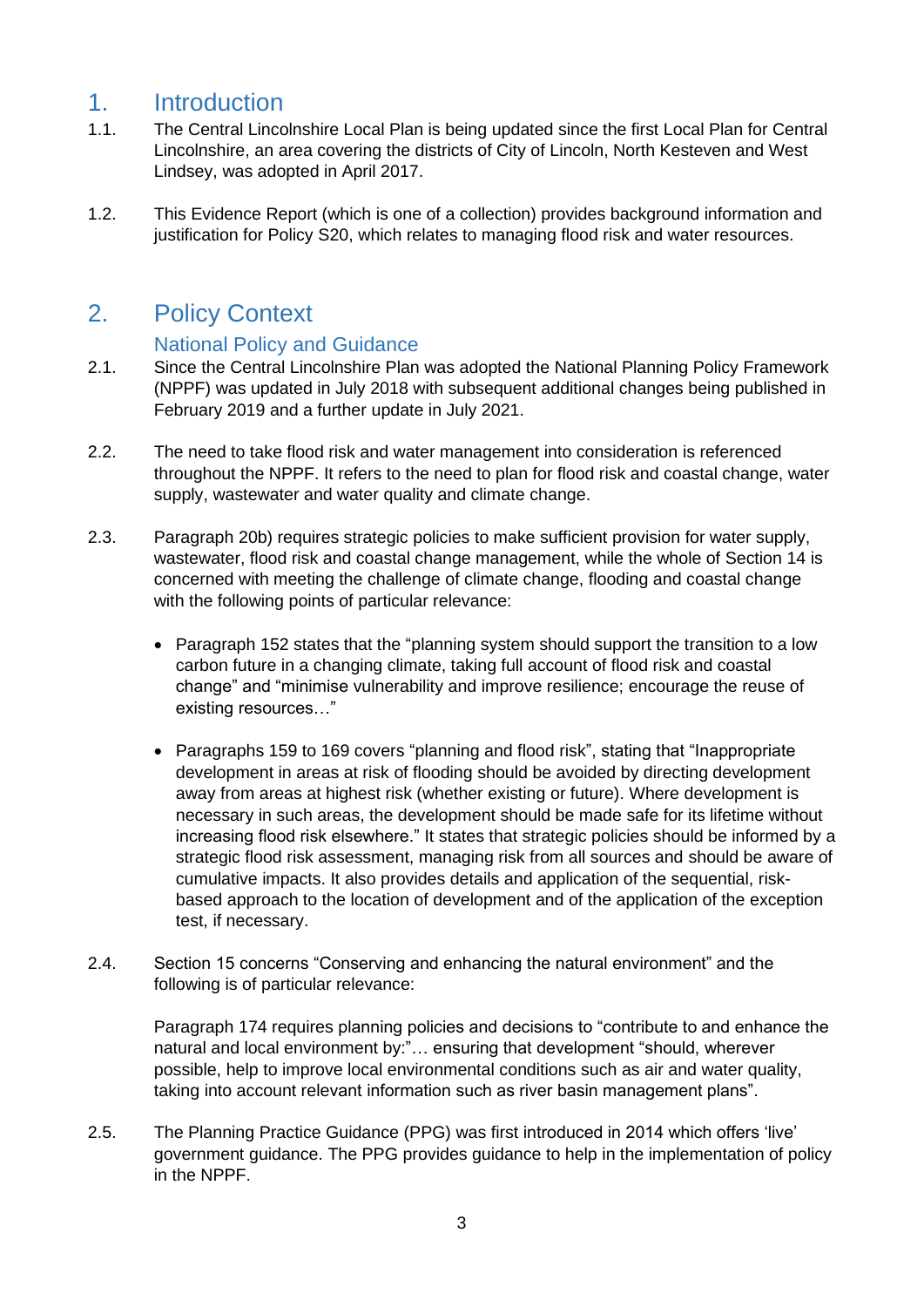- 2.6. It contains a section on "climate change" which advises on the statutory duty on local planning authorities to include policies in their Local Plan designed to tackle climate change and its impacts. It advises on considering the impact of and promoting design responses to flood risk and coastal change for the lifetime of the development and considering the availability of water and water infrastructure for the lifetime of the development.
- 2.7. It also contains a section on "flood risk and coastal change" which includes further information on the consideration of flood risk and the precautionary approach, which flood risk management bodies should be consulted in the preparation of the Local Plan, the preparation of Strategic Flood Risk Assessments, information on sustainable drainage systems and making development safe from flood risk.
- 2.8. The section on "Housing: optional technical standards" allows higher water efficiency standards to be introduced where there is a local need and the section on "water supply, wastewater and water quality" advises on how planning can ensure water quality and the delivery of adequate water and waste water infrastructure.

#### Local Policy

<span id="page-3-0"></span>2.9. The adopted Local Plan includes policy LP14: Managing Water Resources and Flood Risk which sets out the Central Lincolnshire approach to managing flood risk and protecting the water environment.

## <span id="page-3-1"></span>3. Context and Evidence

- 3.1. Central Lincolnshire contains significant areas of low-lying land for which a number of organisations are responsible for managing flood risk and drainage, including the Environment Agency (EA), Lincolnshire County Council as Lead Local Flood Authority (LLFA), Anglian Water and Severn Trent Water Companies, the Canal and River Trust, a number of Internal Drainage Boards (IDBs) and the three Local Authorities. Flood defences protect many of the existing built-up areas from river flooding to a currently acceptable standard, but it is anticipated that the risk of flooding will increase in the future as a result of climate change. These include predicted sea level rise, more intense rainfall and increased river flows.
- 3.2. Many of Central Lincolnshire's settlements were originally established adjacent to rivers or other water bodies. Over time these same settlements have grown into the main centres of population in Central Lincolnshire and now represent, in terms of wider sustainability criteria, the most sustainable locations for future development. A careful balance therefore needs to be struck between further growth in these areas to ensure their communities continue to thrive and the risk of flooding.
- 3.3. With the increased likelihood of more intense rainfall combined with further development in Central Lincolnshire, there will be an increase in the incidence of surface water runoff, placing greater pressure on existing drainage infrastructure. The discharge of surface water to combined sewer systems should be on an exceptional basis only. This will ensure that capacity constraints of existing systems are not put under severe pressure by placing unnecessary demands on existing sewage works and sewage systems which in turn could compromise the requirements of the Water Framework Directive. The discharge of surface water to combined sewer systems can also contribute to surface water flooding elsewhere.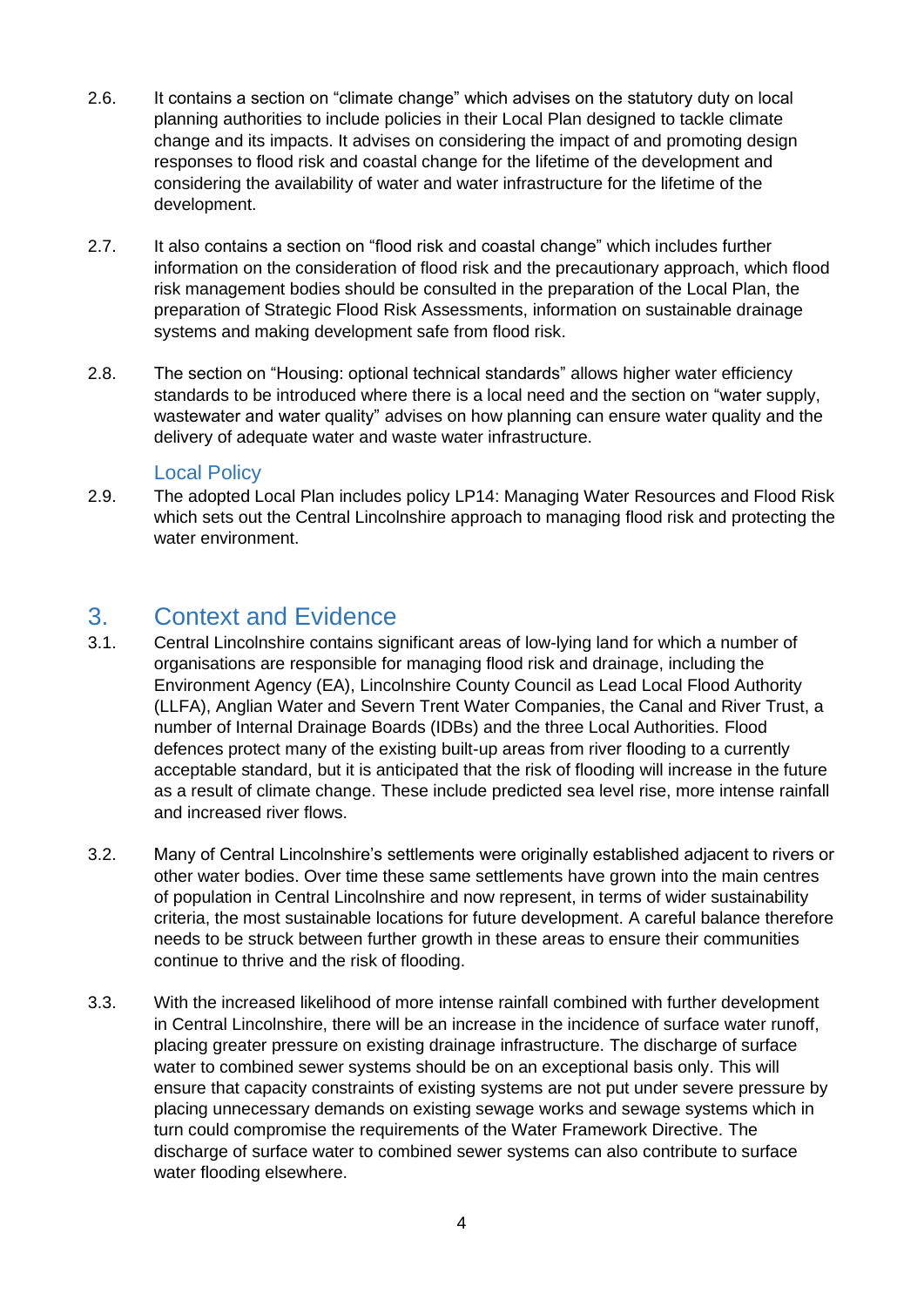- 3.4. Sustainable Drainage Systems (SuDS) are used to replicate, as closely as possible, the natural drainage from a site before development takes place without transferring pollution to groundwater. Developers should ensure that good SuDS principles consistent with national standards such as The SuDS Manual (C753 – CIRIA) are considered and incorporated into schemes as early in the development process as possible. A multifunctional approach to SuDS is encouraged that should take every opportunity to incorporate features that enhance and maintain biodiversity as part of a coherent green and blue infrastructure approach. The use of Integrated Water Management is encouraged for larger scale developments. Reference should be made to the Lincolnshire County Council Development Roads and Sustainable Drainage Design Guide and CIRIA guidance on Integrated Water Management. The Design Guide provides information on planning and adoption milestones and requirements and lists the essential technical documents and information required at various stages of the planning and adoption process to enable the necessary processes to be progressed. When SuDS features which meet the legal definition of sewers are to be adopted by the relevant water company for the area, reference should be made to the Design and Construction Guidance.
- 3.5. The Central Lincolnshire authorities work closely with water companies, the EA and other relevant bodies to ensure that infrastructure improvements to manage increased waste water and sewage effluent produced by new development are delivered in a timely manner, and to ensure that, as required by the Water Framework Directive, there is no deterioration to water quality and the environment.
- 3.6. Groundwater Source Protection Zones (SPZs) are areas of groundwater where there is a particular sensitivity to pollution risks due to the closeness of a drinking water source and how the groundwater flows. They are used to protect abstractions used for public water supply and other forms of distribution to the public such as breweries and food production plants. Development in the SPZs will be expected to comply with the EA's guidance document, 'Groundwater Protection: Principles and Practice (GP3)' or any subsequent replacement.
- 3.7. Parts of Central Lincolnshire are currently constrained by the capacity of water recycling infrastructure and will require coordinated timing between development and new or improved infrastructure provision. The predominantly rural nature of the area means that there are developments without mains drainage connection that will require careful design and management. The first presumption in such areas must be to provide a system of foul drainage discharging into a public sewer. Only where it can be shown to the satisfaction of the local planning authority that connection to a public sewer is not feasible, should nonmains foul sewage disposal solutions be considered.
- 3.8. Groundwater Source Protection Zones (SPZs) are areas of groundwater where there is a particular sensitivity to pollution risks due to the closeness of a drinking water source and how the groundwater flows. They are used to protect abstractions used for public water supply and other forms of distribution to the public such as breweries and food production plants. Development in the SPZs will be expected to comply with the EA's approach to groundwater protection (Feb 2018 v1.2) guidance document, 'Groundwater Protection: Principles and Practice (GP3)' or any subsequent replacement.
- 3.9. Central Lincolnshire lies within the East Midlands area of serious water stress where drought is a cause for concern. This is a major challenge in the context of Central Lincolnshire's planned growth and will require careful conservation and management of water resources to ensure that demand for water can be achieved in a sustainable manner. It also provides the justification to require, via this Local Plan, the higher water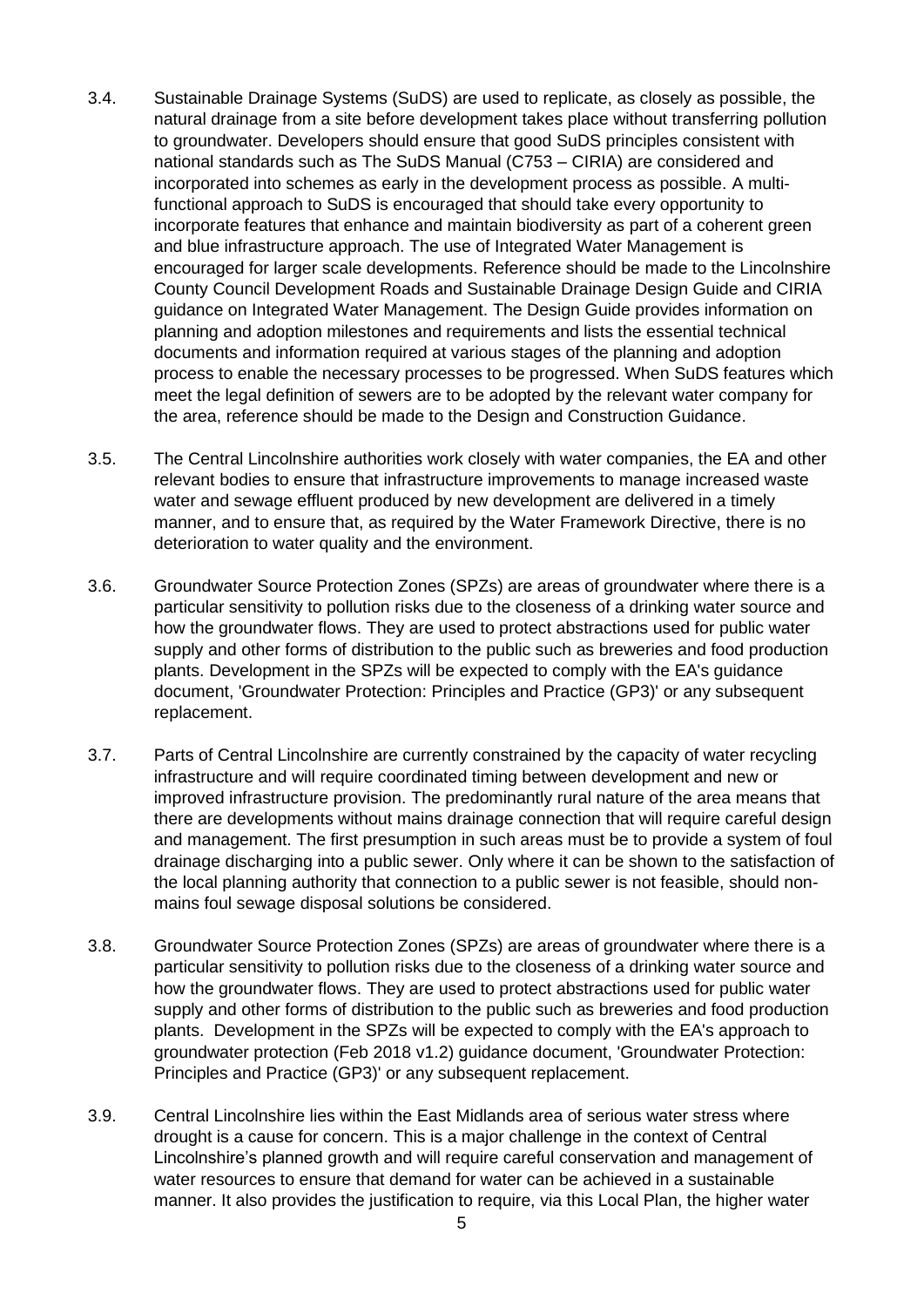efficiency standard of 110 litres per day which can be achieved through the installation of water efficient toilets, showers and taps. Water re-use measures are encouraged wherever feasible in order to reduce consumption and demand on the mains water supply further. This is covered in greater detail under Policy S12: Water Efficiency and Sustainable Water Management.

- 3.10. The River Trent as it skirts the edge of Central Lincolnshire and runs adjacent to the main town of Gainsborough, from Cromwell Weir to the River Humber, is tidal and flows into the internationally important Humber Estuary. The River Witham passing through Central Lincolnshire and the City of Lincoln flows into the Wash, also of international importance. As such, any proposals that affect or might affect the marine area should make reference to and be guided by the Marine Policy Statement and supporting guidance or any subsequent replacement. The Marine Policy Statement provides a shared UK vision for clean, healthy, safe, productive and biologically diverse oceans and seas by ensuring a consistent approach to marine planning across UK waters. Development in this area should also make reference to the East Inshore and East Offshore Marine Plans.
- 3.11. To support the planning process and provide a better understanding of flood risk, drainage management and water management in the area, data from the EA, LLFA, IDBs and Water Resources East have been used to inform the SFRA Level 1 and 2, site allocations and Local Plan policies. In preparing the Local Plan, the Joint Lincolnshire Flood Risk and Drainage Management Strategy, Partnership Approach to Catchment Management, Water Resources Management Plan and the GLLEP Water Management Plan have been referenced.

# <span id="page-5-0"></span>4. Issues and Options Consultation

4.1. The Issues and Options consultation identified the existing policy, LP14: Managing Water Resources and Flood Risk as a policy not intended to be changed. The majority of respondents supported the policies that were identified as not intended to be changed although some expressed the view that all should be reviewed in light of climate change. For this particular policy there were some expressions of support and some comments including the need to update the policy and strengthen certain elements of it.

# <span id="page-5-1"></span>5. Regulation 18 Consultation

- 5.1. A Consultation Draft of the Local Plan was published for consultation between 30 June and 24 August 2021. During this eight week consultation comments were received on the plan, the policies within the plan, and supporting information and evidence.
- 5.2. A number of comments were received in relation to this policy summarised as follows:
	- Several comments were received either supporting or broadly supporting the policy;
	- Some support was expressed for the policy subject to criteria being met and enforced;
	- Some comments were received suggesting that the policy wording was not strong enough and others that it was too strong and required too much;
	- Various detailed suggestions were made to improve clarity of policy and supporting text wording;
	- And a suggestion that the evidence behind the policy requires further work.